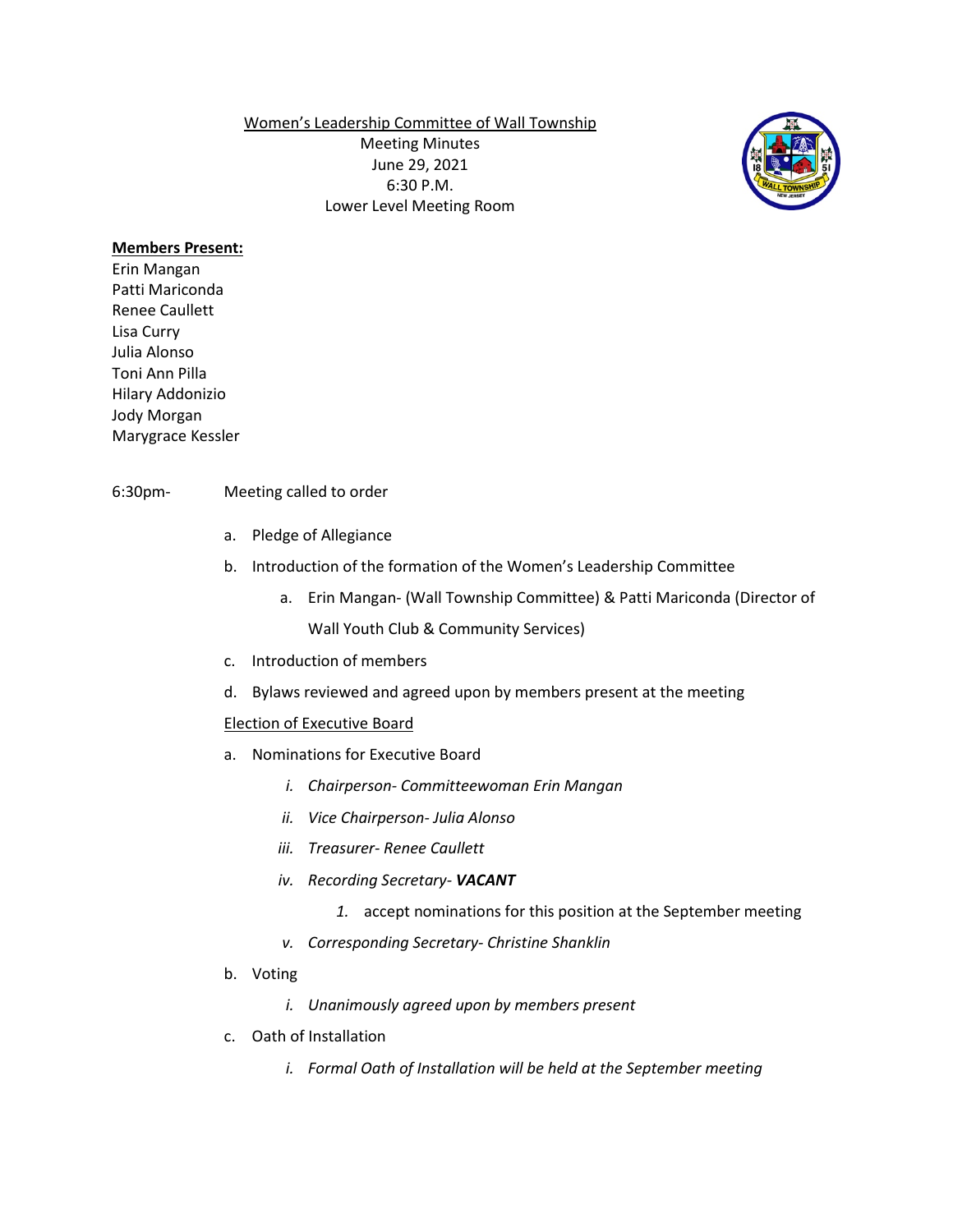### Approval of Minutes

*i. Not applicable since this was our first meeting*

# Officer Reports

*i. Not applicable since this was our first meeting* Committee Reports

*i. Not applicable since this was our first meeting* Old Business

*i. Not applicable since this was our first meeting*

### New Business

Create a mission statement

i. Members agreed that we would brainstorm ideas for a mission statement incorporating the idea of being able to educate, inspire and encourage female leaders. The mission statement will be finalized at the September meeting.

Liaison to High School/ Intermediate School

i. Committeewoman Mangan will reach out to administration and guidance to see if a school counselor would be interested in being the liaison to our committee.

#### Book Club

i. Recommended reading for discussion at the September meeting. Everything Will Be Okay by Dana Perino

# Create membership database

i. Consult with technology for possibility of being able to work simultaneously on documents as such in a Google format.

# Community Events

- i. Participate in Wall Township Trunk or Treat- Dress up as famous influential and inspiring women
	- a. Possibility of a business sponsoring with candy donations